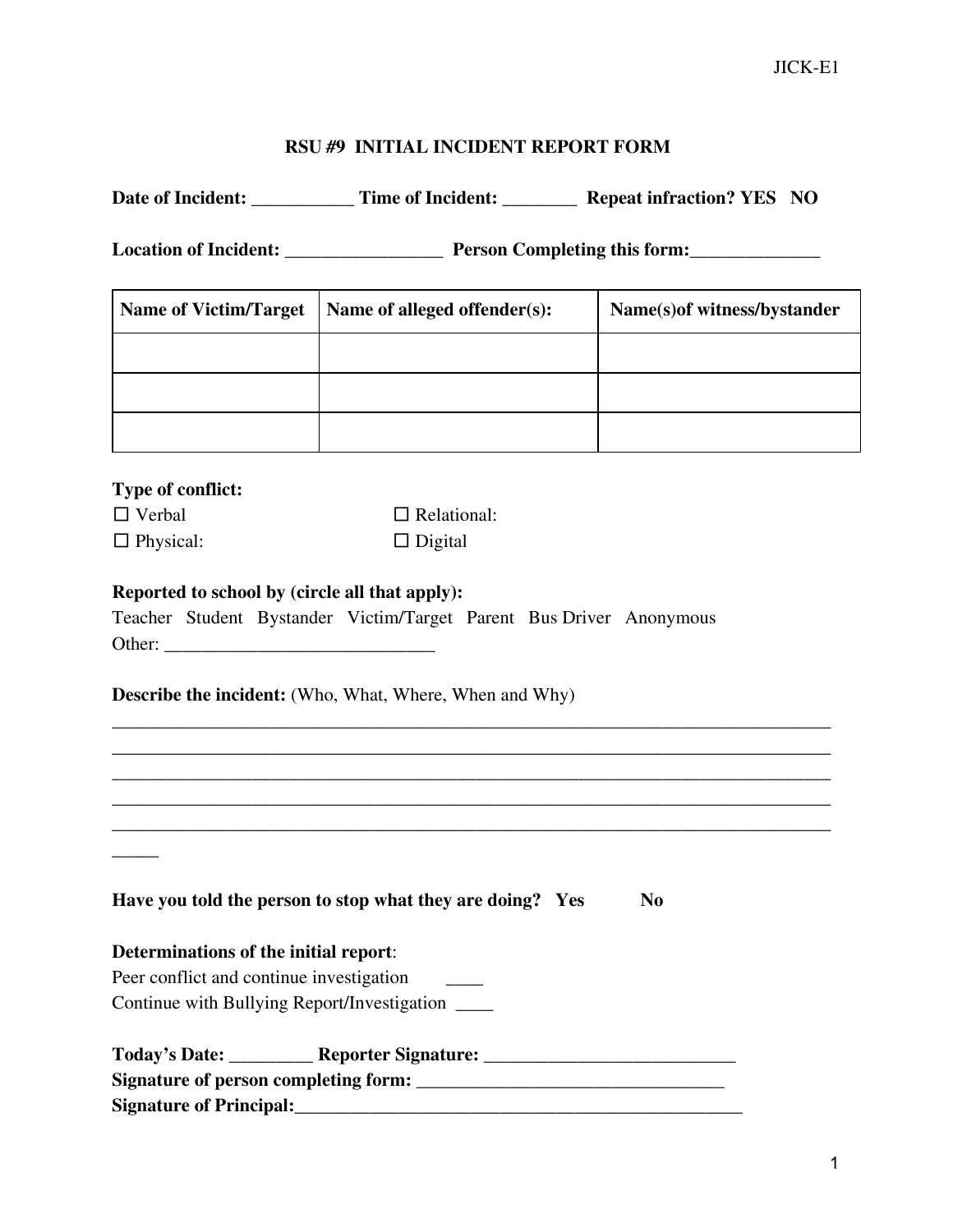| <b>Conflict</b>                          | <b>Bullying</b>                            |
|------------------------------------------|--------------------------------------------|
| <b>Between Friends/Equals/Peers</b>      | Not friends/Imbalance of Power             |
| Spontaneous/Occasional                   | <b>Repeated Over Time</b>                  |
| <b>Accidental/Not Planned</b>            | Intentional                                |
| Little or No Serious/Lasting Harm        | Physical/Emotional Harm                    |
| Equal Emotional Reaction to the Incident | Unequal Emotional Reaction to the Incident |
| Sense of Remorse                         | No Remorse, Blames the Target              |
| Desire to Solve the Problems             | No Effort to Solve the Problem             |

## Conflict vs. Bullying

## Conflict Can Be:

| Rude                                                                                                                                                                                                                                                                                                                                                                                                                                                                                                  | <b>Mean</b>                                                                                                                                                                                                                                                                                                                                                                                                                                                            |
|-------------------------------------------------------------------------------------------------------------------------------------------------------------------------------------------------------------------------------------------------------------------------------------------------------------------------------------------------------------------------------------------------------------------------------------------------------------------------------------------------------|------------------------------------------------------------------------------------------------------------------------------------------------------------------------------------------------------------------------------------------------------------------------------------------------------------------------------------------------------------------------------------------------------------------------------------------------------------------------|
| Rude = Inadvertently saying or doing something<br>that hurts someone else.                                                                                                                                                                                                                                                                                                                                                                                                                            | $Mean = Purposedully saying or doing something$<br>to hurt someone once (or maybe twice.)                                                                                                                                                                                                                                                                                                                                                                              |
| From kids, rudeness might look more like:<br>*Burping in someone's face<br>* Jumping ahead inline<br>*Bragging about achieving the highest grade<br>*Throwing a crushed up pile of leaves in<br>someone's face<br>On their own, any of these behaviors could<br>appear as elements of bullying, but when looked<br>at in context, incidents of rudeness are usually<br>spontaneous, unplanned inconsiderate, based on<br>thoughtlessness, or poor manners, but not meant<br>to actually hurt someone. | The main distinction between "rude" and "mean"<br>behavior has to do with intention; while rudeness<br>is often unintentional, mean behavior very much<br>aims to hurt or depreciate someone.<br>Kids are mean to each other when they criticize:<br>*Clothing*<br>*Appearance<br>*Intelligence<br>*Coolness,<br>*Or anything else they can find to put down<br>someone.<br>Meanness also sounds like words spoken in anger<br>that is often regretted in short order. |

Conflict is different from bullying but it still requires a response from adults. Conflict often results in discipline or restorative activities.<br>Source: Kent School District discipline or restorative activities.